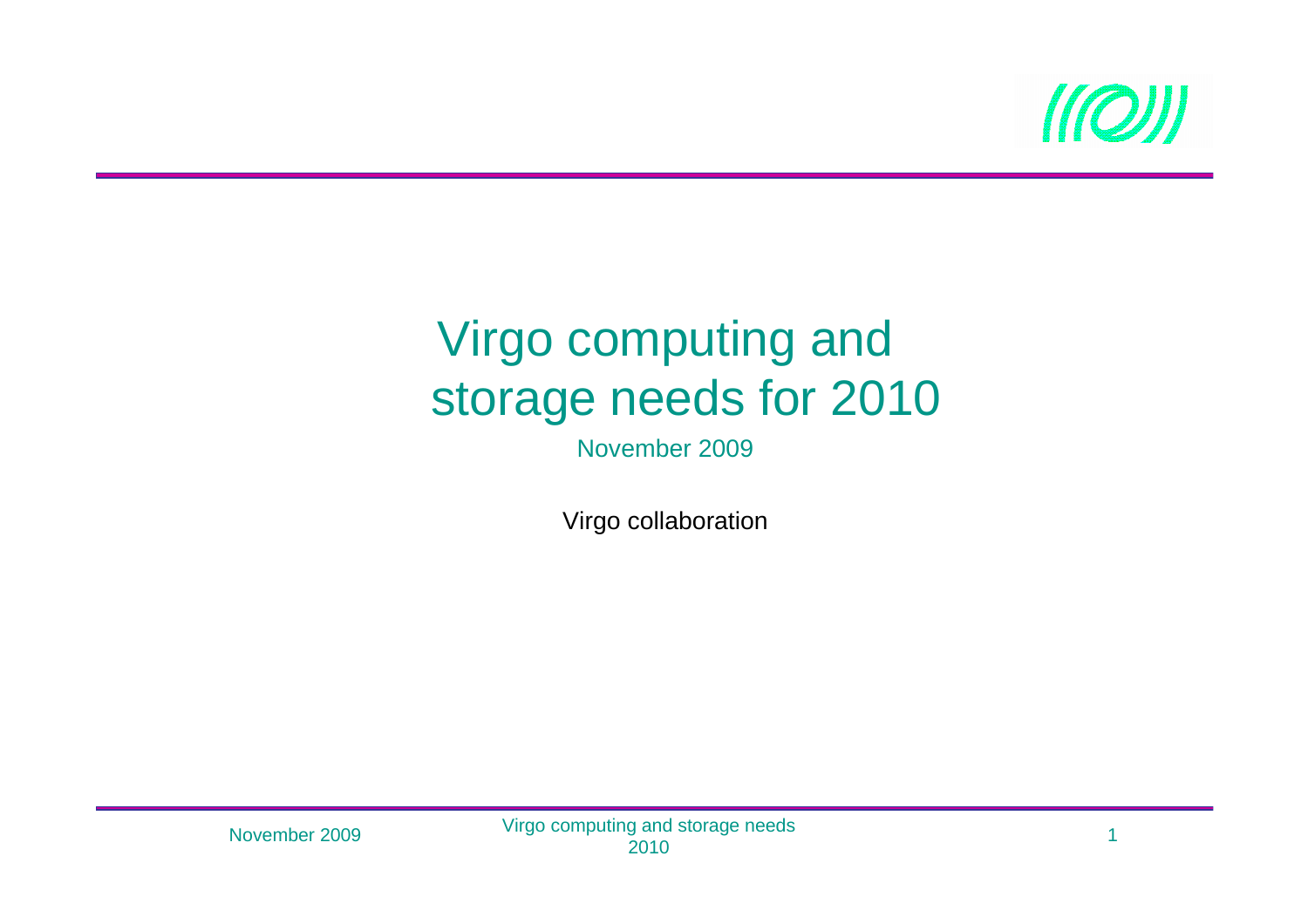# VSR2/S6 foreseen plan



- Virgo VSR2 possible plan for 2010:
	- ◆ about 4 months of stop for upgrading and commissioning in 2010
- LIGO S6 possible plan for 2010:
	- ◆ Possible stop starting from October 2010 still not decided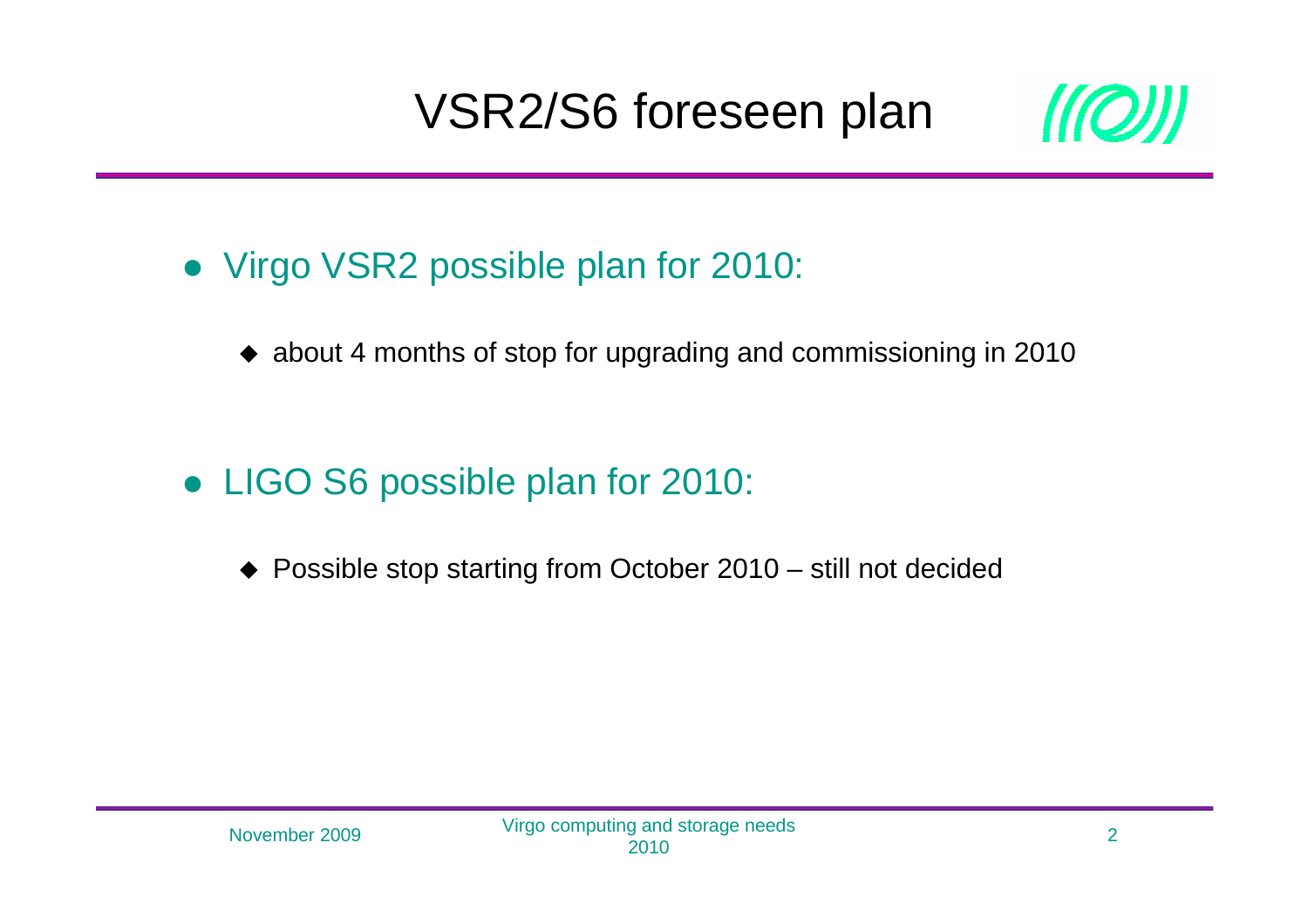

- Virgo data to be stored are: raw data, trend and 50Hz data, Reduced Data Set (mainly h\_rec) data.
	- ◆ Trend, 50Hz and RDS represent a little percentage of the data.
- LIGO data to be stored are h\_rec data
- $\bullet$ During the runs, we suppose a full data production
- $\bullet$  During commissioning, we suppose data production for Science Mode periods which are used for the Astro-watch program.
- $\bullet$  Data are stored in the Computing Centers (CCs) of CNAF/Bologna and IN2P3/Lyon.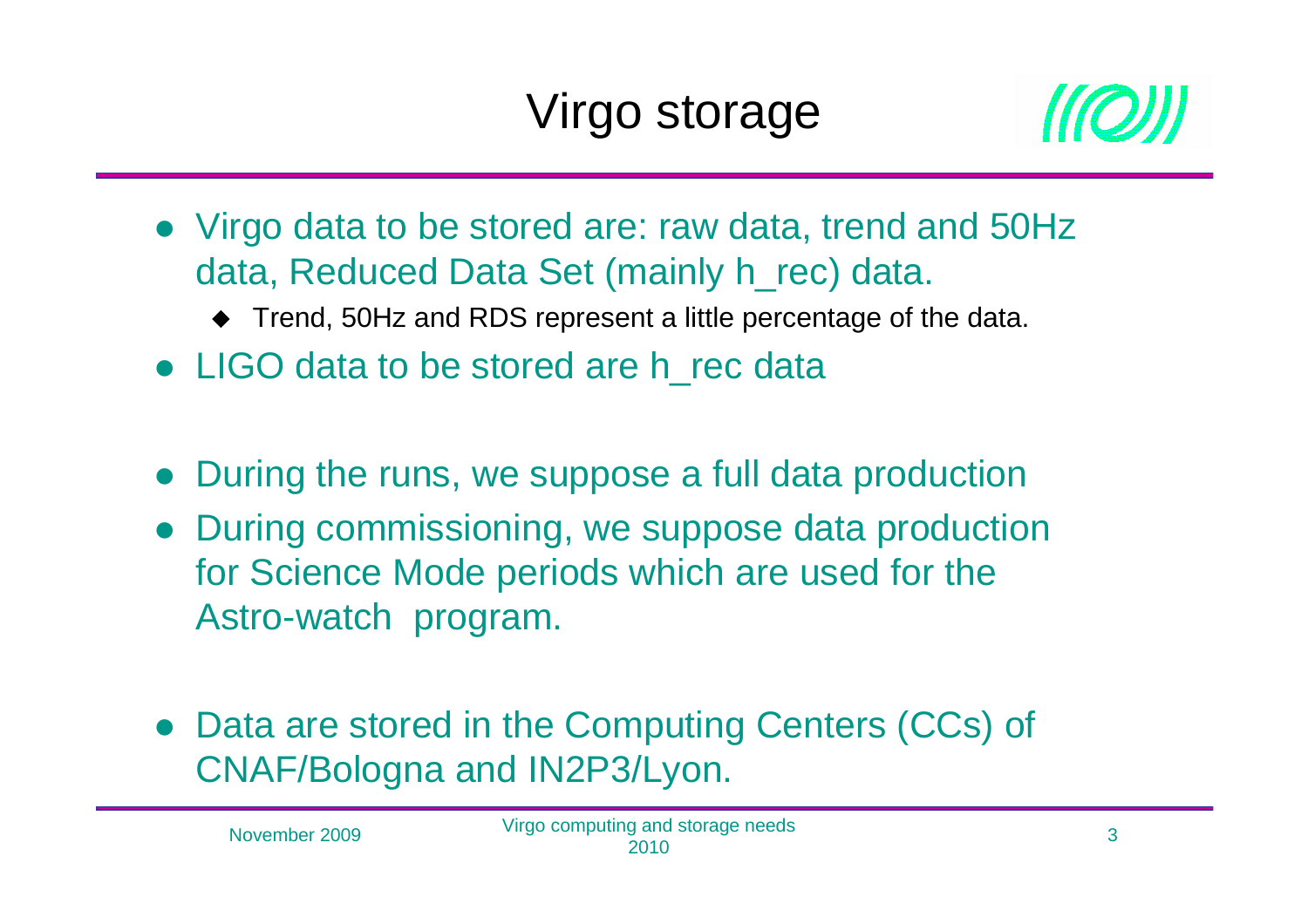### Virgo storage / data access



- For 2009 we had, until about the mid of the year, VSR1 data stored in disk (Bologna)– HPSS+XrootD cache (Lyon). Since VSR2 start (July 7<sup>th</sup> 2009),
	- at CNAF VSR1 raw data are stored in the mass storage systems, and VSR2 data on disk.
	- ◆ At IN2P3, VSR1 data have progressively and automatically erased from<br>Need Deashe as they are no more accessed. The YreatDeashe will con XrootD cache as they are no more accessed. The XrootD cache will contain mainly VSR2 data, as they are actually analysed.
- For 2010, we suppose to have VSR2 data on disk (Bologna) HPSS/XrootD cache (Lyon):
	- The scientific groups have decided to analyze the data as fast as possible,<br>but the precedure is still being tected; there will be also final englysis dans by but the procedure is still being tested; there will be also final analysis done by using all the RDS data of the run. Note that **raw data are for example used for candidate followups** through procedures which are still in development. In addition, there is the regular need to **reprocess data quality flags that are defined at some point in the run on earlier data**. This requires to access the whole set of raw data.
	- ◆ For these reasons we need a fast access to VSR2 data.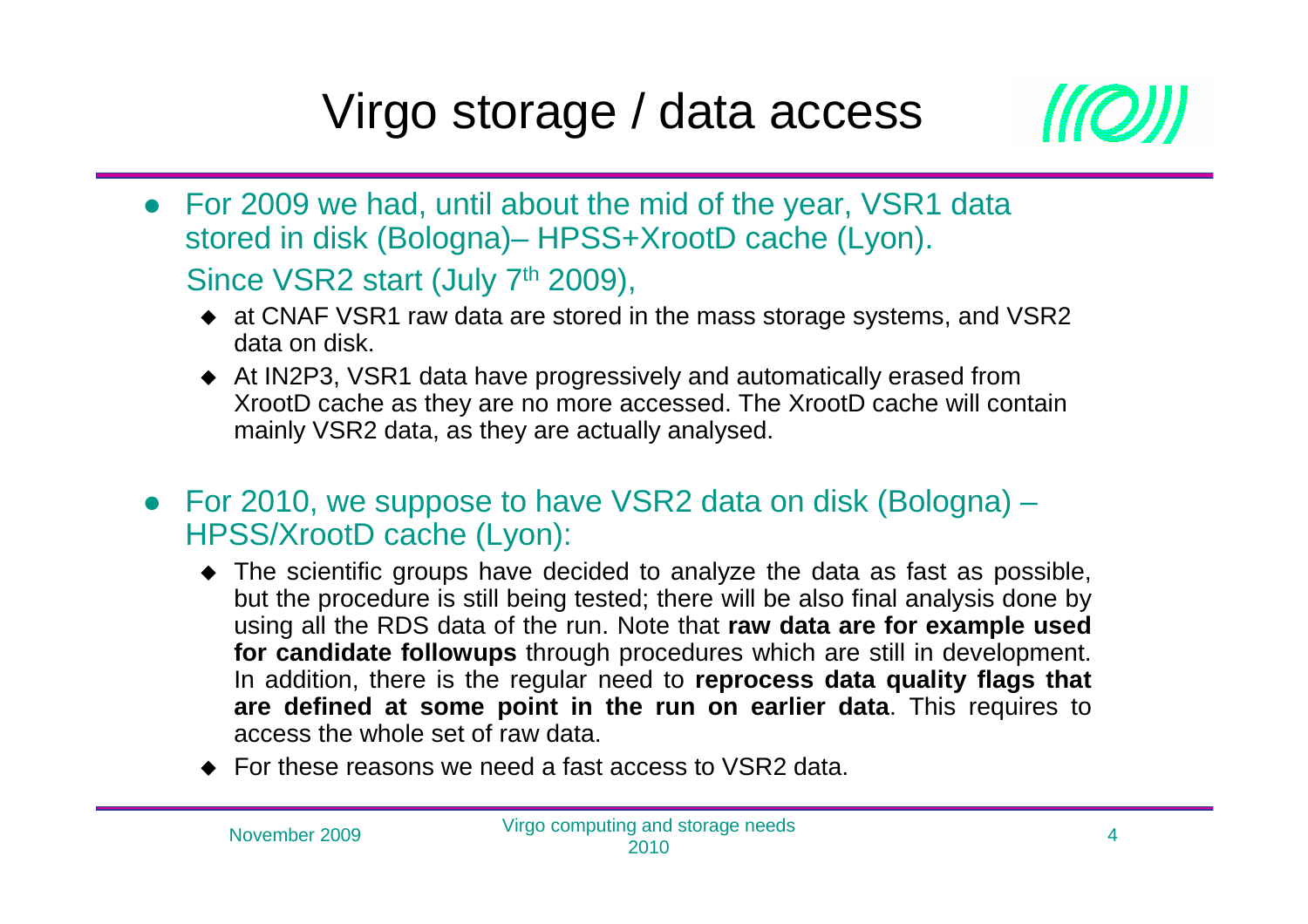# Virgo storage



#### $\bullet$ TOTAL VSR2/S6 data:

- 75 TB (until October 1st 2009) + 90 TB (October-November 2009) + 245 TB ( 2010)= **<sup>410</sup> TB (NOTA BENE: we use power of 1024 not 1000 to measure sizes)**
- $\bullet$ Increase in Virgo storage for 2009:

| <b>Period</b> | CNAF            | IN <sub>2</sub> P <sub>3</sub> |
|---------------|-----------------|--------------------------------|
|               | disk and Castor | <b>XrootD cache and HPSS</b>   |
|               | <b>TBvtel</b>   | <b>TBytel</b>                  |
| 2009          |                 | 19 <sub>0</sub>                |

#### $\bullet$ Situation on October 1<sup>st</sup>

- ◆ Disk storage situation at CNAF: **151 TB** free
- ◆ XrootD cache situation at IN2P3: **184 TB** at disposal in 2009 (140 TB end 2008 + 44 TB in 2009)
- $\bullet$  Probable situation at the end of 2009:
	- ◆ CNAF 60 TB free.
	- $\blacklozenge$  IN2P3 : the cache disk might not be fully used (19 TB left)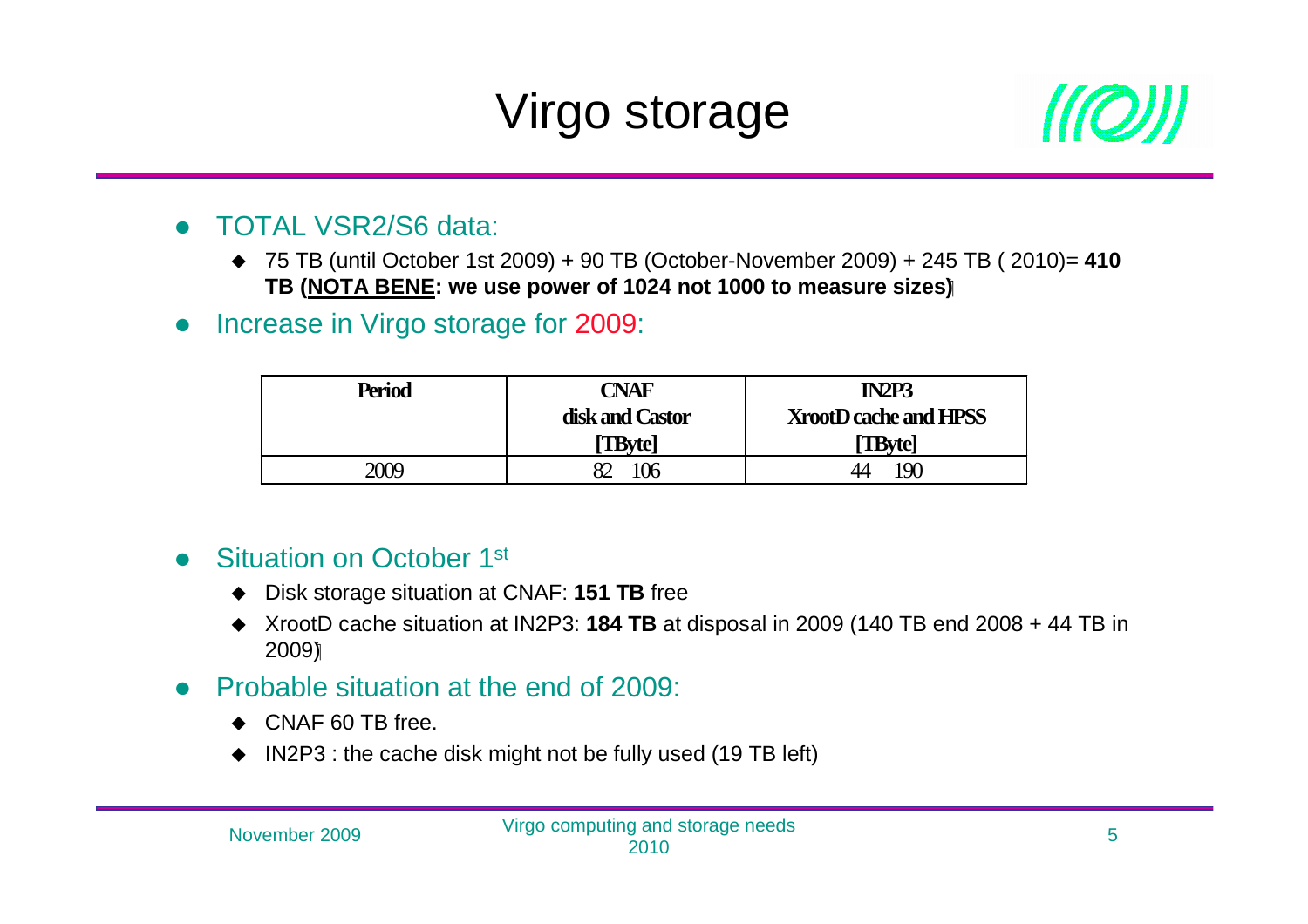

 $\bullet$ Maximum increase in Virgo storage needs for 2010:

| <b>Period</b> | <b>CNAF</b>                      | <b>IN2P3</b>                            |
|---------------|----------------------------------|-----------------------------------------|
|               | disk and Castor<br><b>TBytel</b> | <b>XrootD cache and HPSS</b><br>[TByte] |
| 2010          | 85<br>20                         | 226<br>276                              |

- ◆ CNAF disk: 245 TB (8 months Virgo) 60 TB free space remaining
- ◆ IN2P3 XrootD cache: 245 TB 19 TB free space remaining
- $\bullet$  Astrowatch data 30 TB: to be stored in CASTOR and probably not accessed often
- The increase with respect to the last estimation is due to the increase in  $\bullet$ the data acquisition rate (about 11Mb/s for VSR2) and the plan to have a commissioning period for 2010 of 4 instead of 6 months as previously stated.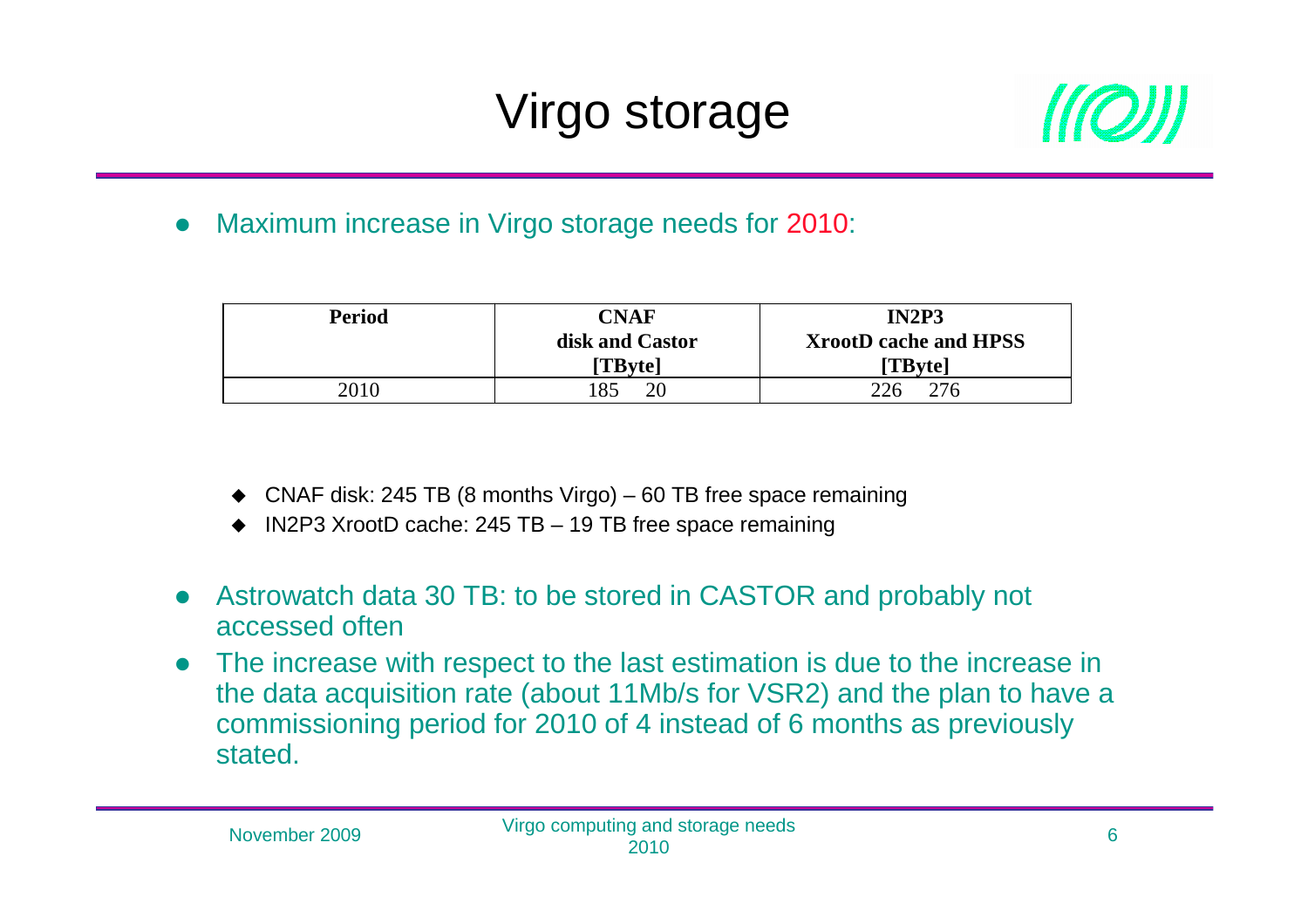

- The situation is different in CNAF/Bologna:
	- CNAF: CASTOR is the mass storage system on tape, but data are not accessed from CASTOR directly
	- IN2P3: data are stored permanently in HPSS and are staged in the XrootD cache according to users' access.
- For IN2P3 we could estimate a use of 75% of the total volume of VSR2/S6 data, thus about 308 TB.
	- ◆ The **increase** for XrootD cache in 2010 could then be limited to:
		- » 308 TB 184 TB = **124 TB**
		- » **This request could be revised if we encounter problems in accessing data in Lyon in 2010 (the factor of 75% is a rough estimate based on past years experience).**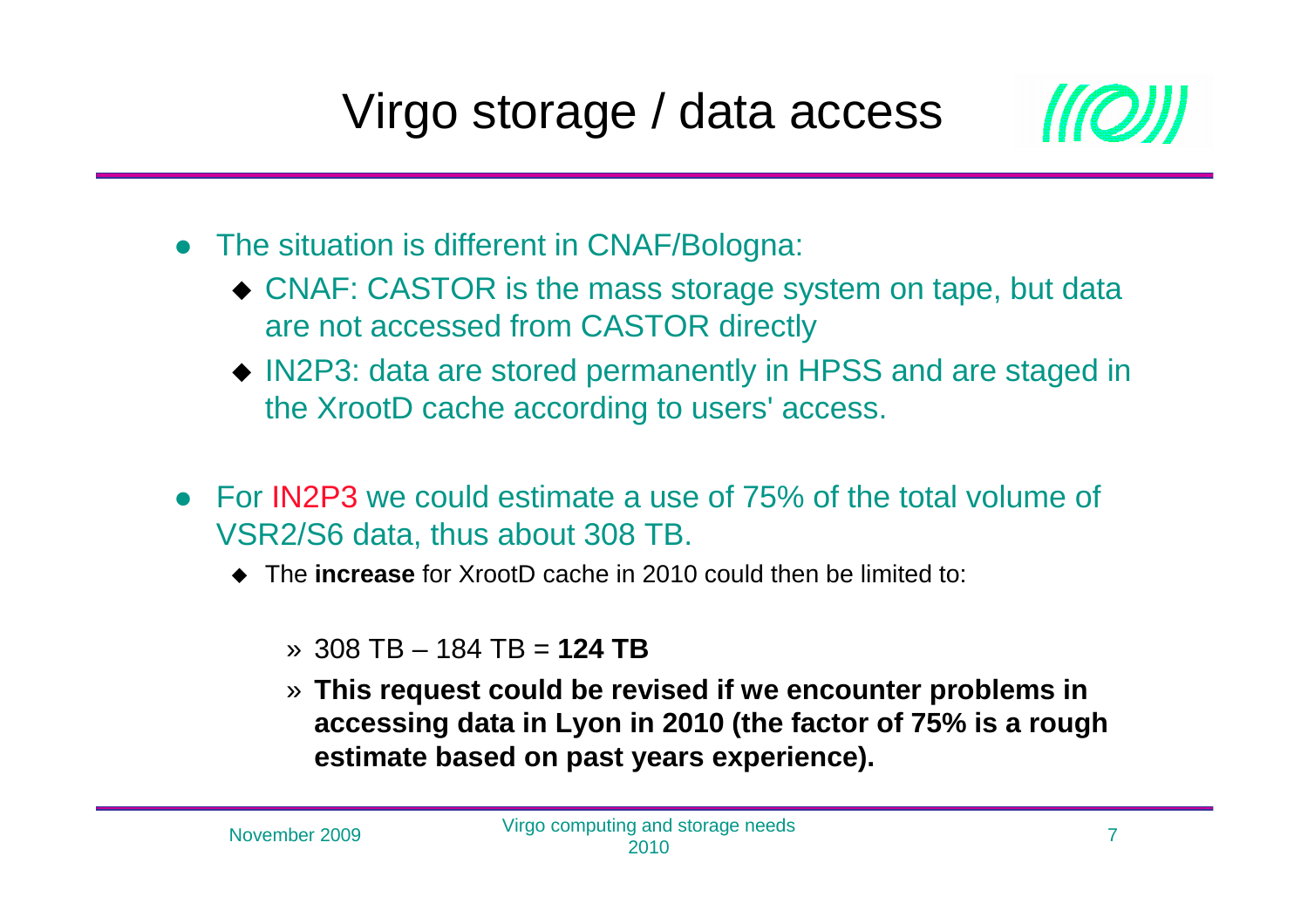

- $\bullet$ Virgo Data Analysis is mainly done in the CCs where all the data are at disposal.
- 0 2009 Computing situation:
	- ◆ Until October 1<sup>st</sup>, 90.000 kSPCint2k.day where used at CNAF, 77.000 at IN2P3.
	- ◆ Taking into account that some searches have been delayed, we can lower the estimate previously<br>denotes done:

|                                  | CNAF/Bologna       | IN2P2/Lyon         |
|----------------------------------|--------------------|--------------------|
|                                  | [kSPECINT2000.day] | [kSPECINT2000.day] |
| Continuous signals               | 200,000            | 0,0                |
| <b>Burst sources</b>             | 5,000              | 100,000            |
| <b>Stochastic Background</b>     | 5,000              |                    |
| <b>Coalescing Binaries</b>       | 70,000             | 50,000             |
| <b>Detector Characterization</b> | 5,000              | 5,000              |
| Total                            | 285,000            | 155,000            |

 $\bullet$ • A CNAF/Bologna, in case of overloading, only 10% of the farm computing energy is<br>dedicated to Groups other than Group 1 experiments, so that mainly at the end of seeh dedicated to Groups other than Group 1 experiments, so that mainly at the end of each year we keep experiencing problems in the Virgo jobs execution.